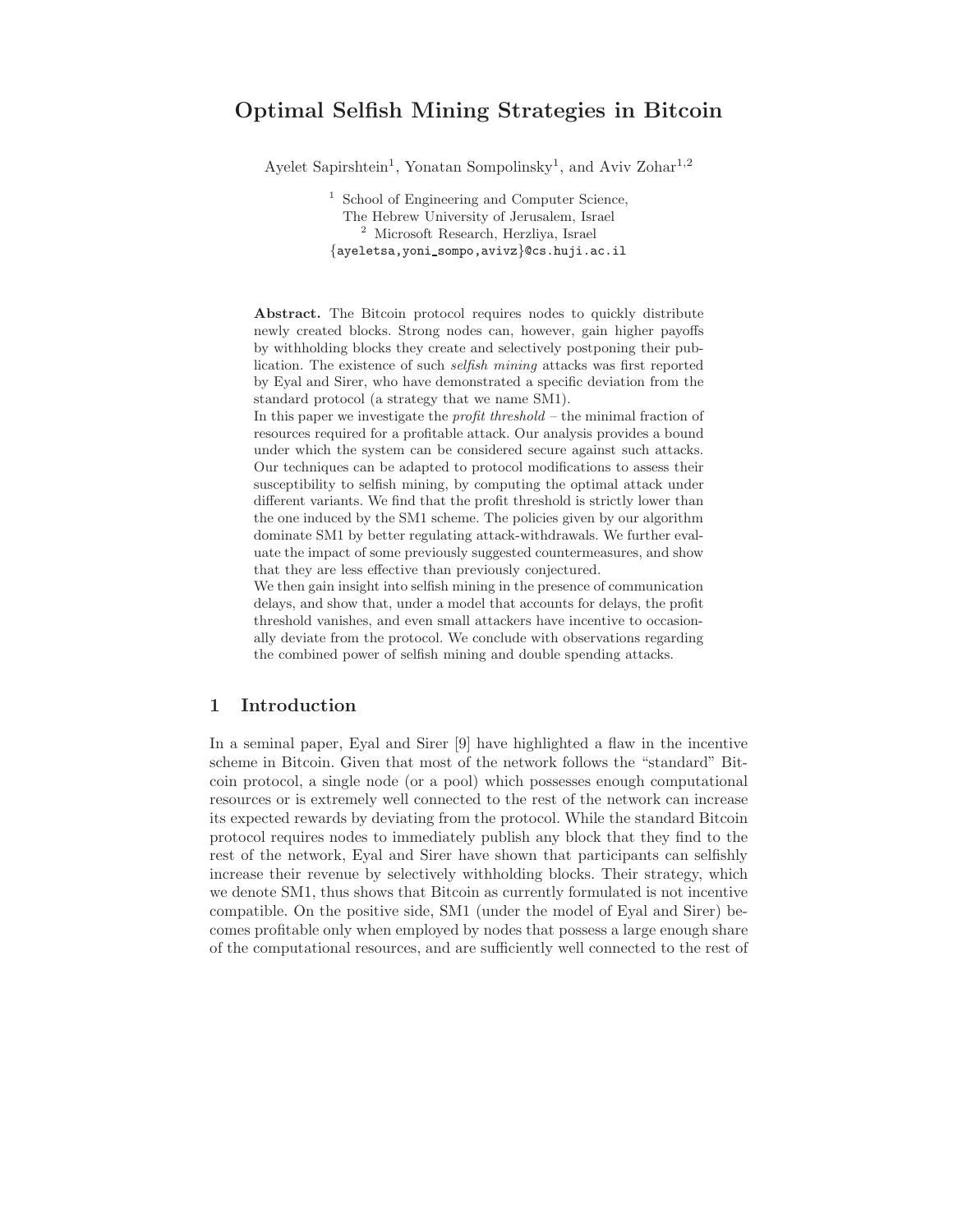the network. It is important to note, however, that SM1 is not the optimal bestresponse to honest behaviour, and situations in which SM1 is not profitable may yet have other strategies that are better than strict adherence to the protocol.

Our goal in this paper is to better understand the conditions under which Bitcoin is resilient to selfish mining attacks. We begin with performing this analysis with respect to the standard Bitcoin protocol. Additionally, several protocol modifications have been put forth, some with the explicit goal of alleviating selfish mining, and we suggest our techniques as a tool to provably analyze their resilience to such attacks. To this end, we consider other possible deviations from the classic Bitcoin protocol, and establish bounds on their profitability. We later demonstrate how to apply the same techniques to some of its variants.

The role of incentives in Bitcoin should not be underestimated: Bitcoin transactions are confirmed in batches, called blocks whose creation requires generating the solution to computationally expensive proof-of-work "puzzles". The security of Bitcoin against the reversal of payments (so-called double spending attacks) relies on having more computational power held by honest nodes than by misbehaving nodes. Block creation (which is also known as mining), is rewarded in bitcoins that are given to the block's creator. These rewards incentivize more honest participants to invest additional computational resources in mining, and thus support the security of Bitcoin.

When all miners follow the Bitcoin protocol, a single miner's share of the payoffs is equal to the fraction of computational power that it controls (out of the computational resources of the entire network). However, Selfish mining schemes allow a strong attacker to increase its revenue at the expense of other nodes. This is done by exploiting the conflict-resolution rule of the protocol, according to which only one chain of blocks can be considered valid, and only blocks on the valid chain receive rewards; the attacker creates a deliberate fork, and (sometimes) manages to force the honest network to abandon and discard some of its blocks.

The consequences of selfish mining attacks are potentially destructive to the Bitcoin system. A successful attacker becomes more profitable than honest nodes, and is able to grow steadily.<sup>3</sup> It may thus eventually drive other nodes out of the system. Profits from selfish mining increase as more computational power is held by the attacker, making its attack increasingly more effective. Eventually, the attacker is able to collect all block rewards, to mount successful double spending attacks at will, and to prevent any transaction from being processed (this is known as the 50% attack, which requires 50% of the computational resources).

We summarize the contributions of this paper as follows:

1. We provide an efficient algorithm that computes an optimal selfish mining policy, for any parametrization of the model in [9] (i.e., one that maximizes the revenue of the attacker, given that all other nodes are following the standard Bitcoin protocol). We prove the correctness of our algorithm, and verify our results using simulations.

 $^3$  Growth is achieved either by buying more hardware, in the case of a single attacker, or by attracting more miners, in the case of a pool.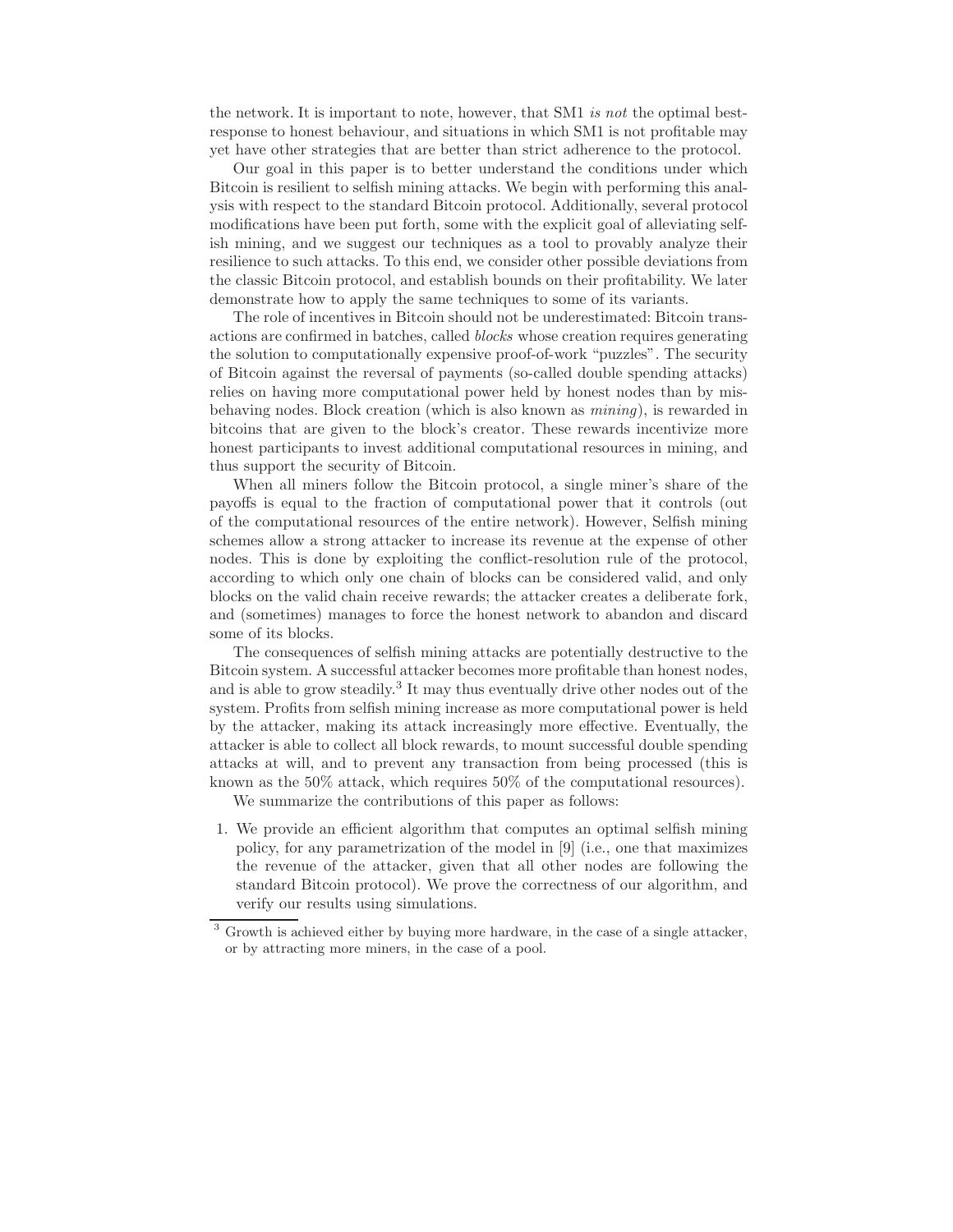- 2. Using our algorithm we show that, indeed, there are selfish mining strategies that earn more money and are profitable for smaller miners compared to SM1. The gains are relatively small (see Fig. 1 below). This can be seen as a positive result, lower bounding the amount of resources needed for a profitable attacker.
- 3. We evaluate different protocol modifications that were suggested as countermeasures for selfish mining. For the solution suggested by Eyal and Sirer (in which miners randomly break ties between equal chains), we show that attackers with strictly less than 25% of the computational resources can still gain from selfish mining, unlike previously conjectured.
- 4. We show that in a model that accounts for the delay of block propagation in the network, attackers of any size can profit from selfish mining.
- 5. We discuss the interaction between selfish mining attacks and double spending attacks. We demonstrate how any attacker for which selfish mining is profitable can execute double spending attacks bearing no costs. This sheds light on the security analysis of Satoshi Nakamoto [15], and specifically, on the reason that it cannot be used to show high attack costs, and must instead only bound the probability of a successful attack.

Below we provide a preview of some of our final results, namely, the revenue achieved by optimal policies compared to that of SM1 as well as the profit threshold of the protocol. In the following,  $\alpha$  stands for the attacker's relative hashrate, and  $\gamma$  is a parameter representing the communication capabilities of the attacker—the fraction of nodes to which it manages to send blocks first in case of a block race (see Section 2 for more details). Figure 1 depicts the revenue of an attacker under three strategies: Honest mining, which adheres to the Bitcoin protocol, SM1, and the optimal policies obtained by our algorithm. The three graphs correspond to  $\gamma = 0, 0.5, 1$ . We additionally illustrate the curve of  $\alpha/(1-\alpha)$ , which is an upper bound on the attacker's revenue, achievable only when  $\gamma = 1$  (see Section 3). Figure 2 depicts the profit threshold for each  $\gamma$ : If the attacker's hashrate  $\alpha$  is below the threshold then honest mining is the most profitable strategy. For comparison, we depict the thresholds induced by SM1 as well.

### 2 Model

We follow and extend the model of [9], to explicitly consider all actions available to the attacker at any given point in time. We assume that the attacker controls a fraction  $\alpha$  of the computational power in the network, and that the honest network thus has a  $(1 - \alpha)$  fraction. Communication of newly created blocks is modeled to be much faster than block creation, so no blocks are generated while others are being transmitted.<sup>4</sup>

<sup>4</sup> This is justified by Bitcoin's 10 minute block creation interval which is far greater than the propagation time of blocks in the network. This assumption is later removed when we consider networks with delay.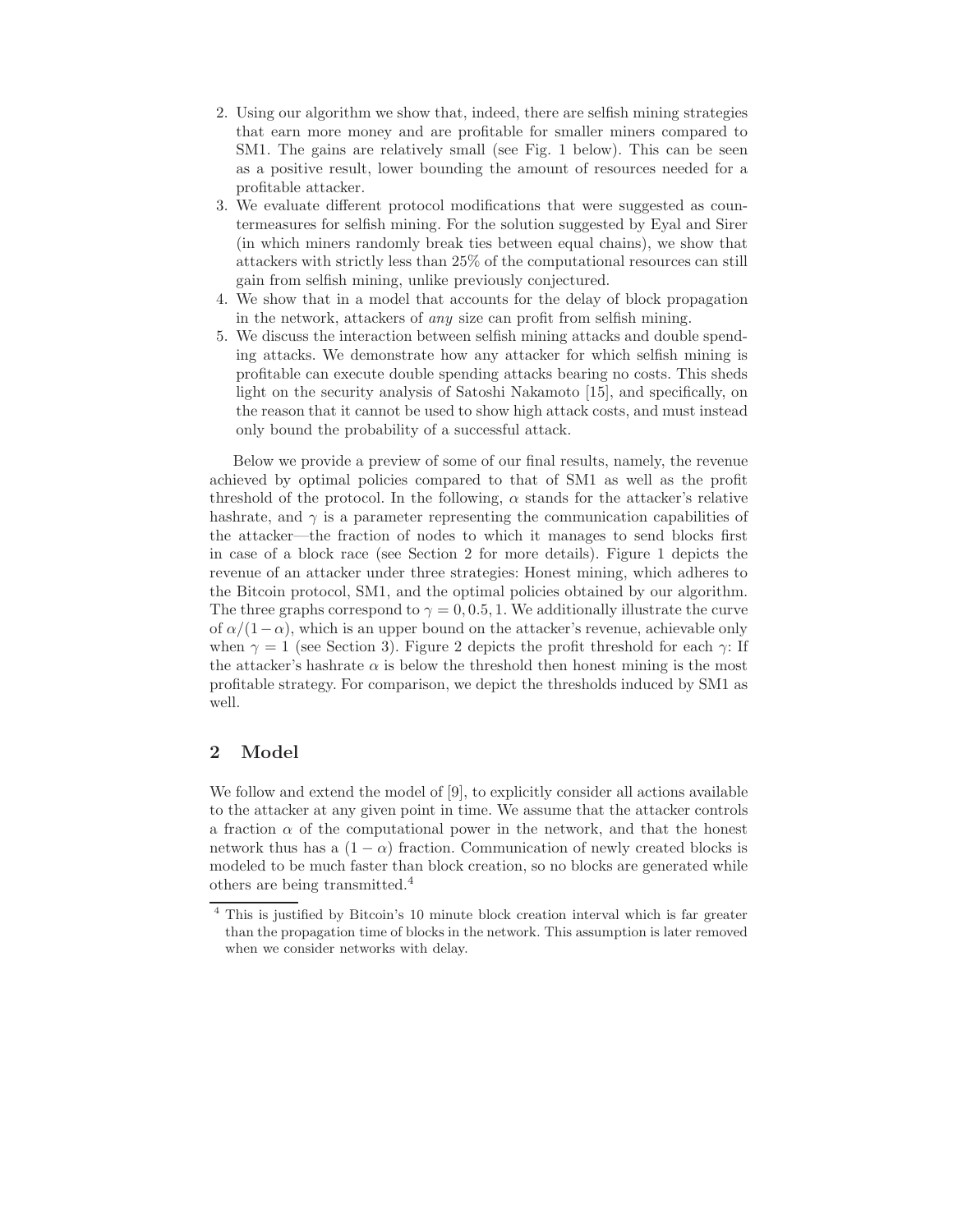

Fig. 1: The  $\epsilon$ -optimal revenue and the computed upper bound, as a function of the attacker's hashrate  $\alpha$ , compared to SM1, honest mining, and to the hypothetical bound provided in Section 3. The graphs differ in the attacker's communication capability,  $\gamma$ , valued 0, 0.5, and 1. The gains of the  $\epsilon$ -optimal policies are very close to the computed upper bound, except when  $\alpha$  is close to 0.5, in case which the truncation-imposed loss is apparent. See also Table 2.

Blocks are created in the network according to a Poisson process with rate λ. A new block belongs to the attacker w.p. α or to the honest network w.p.  $(1 - \alpha)$ . The honest network follows the Bitcoin protocol, and always builds its newest block on top of the longest known chain. Once an honest node adopts a block, it will discard it only if a strictly longer competing chain exists. Ties are thus handled by each node according to the order of arrival of blocks. Honest nodes immediately broadcast blocks that they create.

Blocks generally form a tree structure, as each block references a single predecessor (save the genesis block). Since honest nodes adopt the longest chain, blocks generate rewards for their creator only if they are eventually part of the longest chain in the block tree (all blocks can be considered revealed eventually).

Following the communication model of Eyal and Sirer, we assume that whenever the attacker learns that a block has been released by the network it is able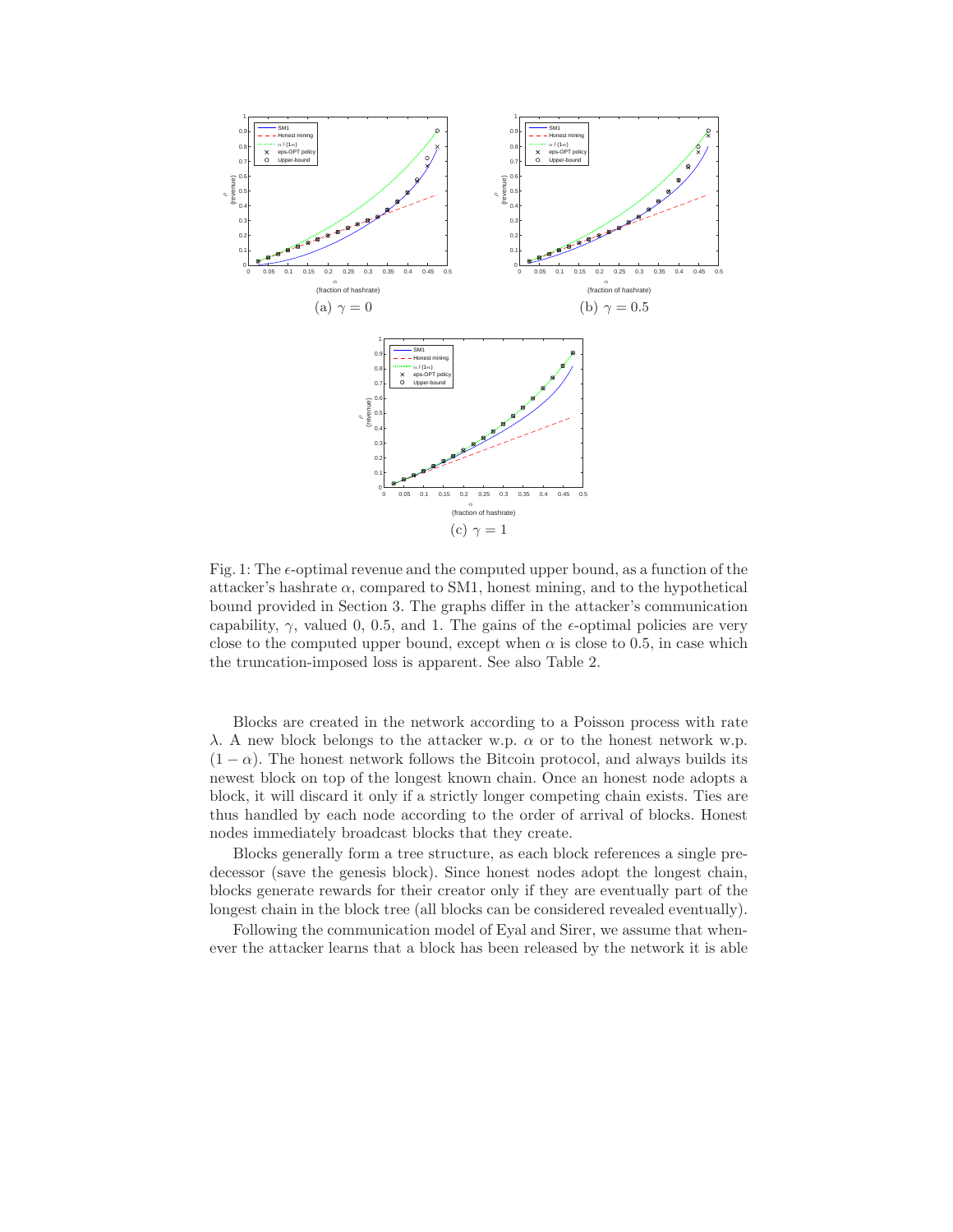

Fig. 2: The profit thresholds induced by optimal policies, and by SM1, as a function of  $\gamma$ . Thresholds at higher  $\gamma$  values match those of SM1 (but still, optimal strategies for these values earn more than SM1, once above the threshold).

to transmit an alternative block (which it created beforehand) that will arrive first at nodes that possess a fraction  $\gamma$  of the computational power of the honest network. Thus, if the network is currently propagating a block of height  $h$ , and the attacker has a competing block of the same height, it is able to get  $\gamma \cdot (1-\alpha)$ of the computational power (owned by honest nodes) to adopt this block.

The attacker does not necessarily follow the Bitcoin protocol. Rather, at any given time  $t$ , it may choose to invest computational power in creating blocks that extend any existing block in history, and may withhold blocks it has created for any amount of time. A general selfish mining strategy dictates, therefore, two key behaviours: which block the attacker attempts to extend at any time t, and which blocks are released at any given time. However, given that all block creation events are driven by memoryless processes and that broadcast is modeled as instantaneous, any rational decision made by the attacker may only change upon the creation of a new block. The mere passage of time without block creation does not otherwise alter the expected gains from future outcomes.<sup>5</sup> Accordingly, we model the entire decision problem faced by an attacker using a discrete-time process in which each time step corresponds to the creation of a block. The attacker is thus asked to decide on a course of action right after the creation of each block, and this action is pursued until the next event occurs.

Instead of directly modeling the primitive actions of block extension and publication on general block trees, we can limit our focus to "reasonable" strategies where the attacker maintains a *single* secret branch of blocks that diverged from

<sup>5</sup> See Section 6 for the implication of delayed broadcasting.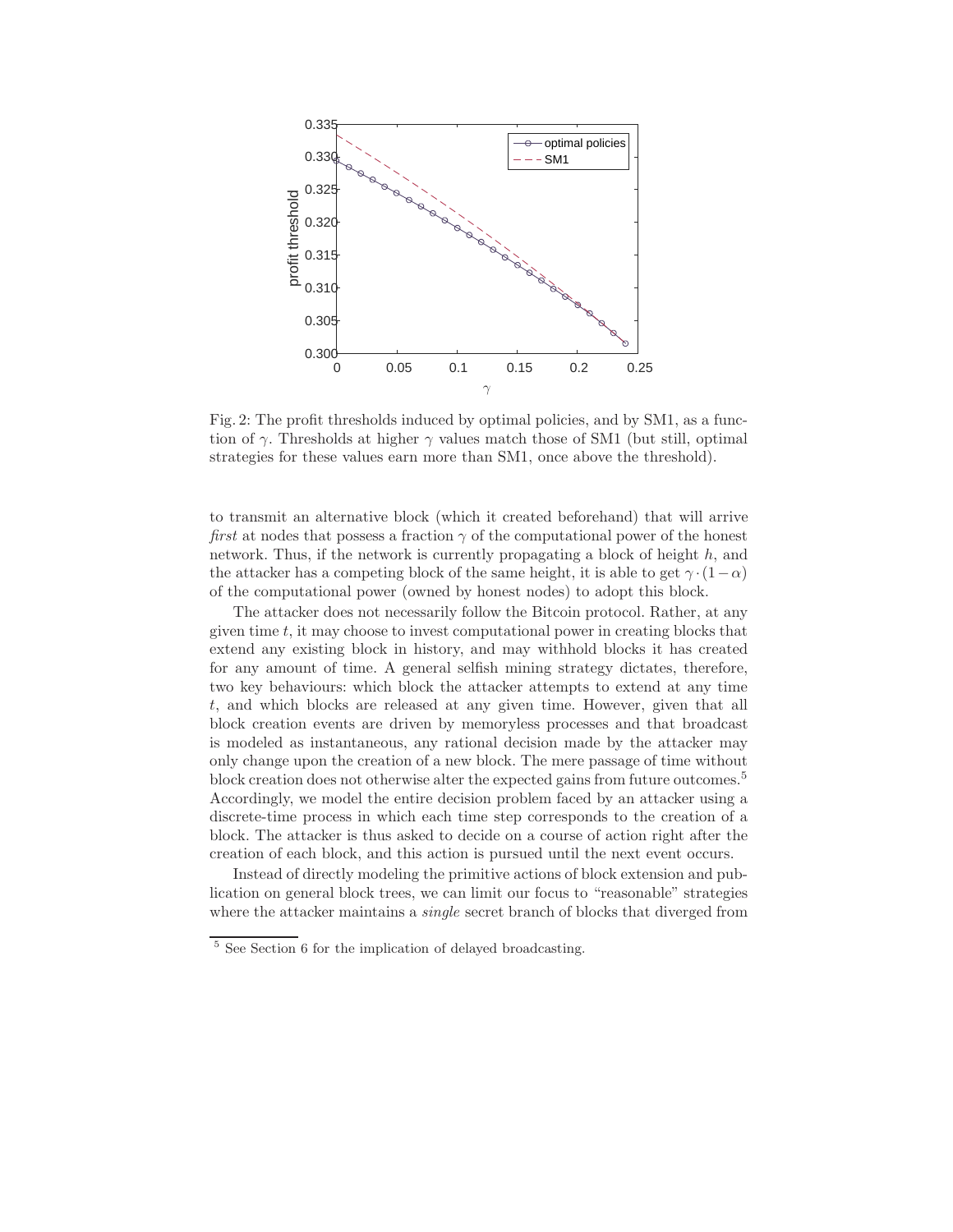the network's chain at some point. (We show that this limitation is warranted and that this limited strategy space still generates optimal attacks in the full version). Blocks before that point are agreed upon by all participants. Accordingly, we must only keep track of blocks involved in the fork, and of the accumulated reward up to the fork. We denote by  $l_a$  and  $l_b$  the number of blocks built after the latest fork, by the attacker and by honest nodes, respectively.

Formally, if all other participants are following the standard protocol, the attacker faces a single-player decision problem of the form  $M := \langle S, A, P, R \rangle$ , where  $S$  is the state space,  $A$  the action space,  $P$  the stochastic transition matrix, and  $R$  the reward matrix. Though similar in structure, we do not regard  $M$  as an MDP, since the objective function is nonlinear: The player aims to maximize its share of the accepted blocks, rather than the absolute number of its own accepted ones; its goal is to have a greater return-on-investment than its counterparts.<sup>6</sup>

Actions. We begin with the description of the action space A, which will motivate the nontrivial construction of the state space.

- **Adopt**. This action represents the attacker's acceptance of the honest network's chain. This action is always feasible, and following it the  $l_a$  blocks in the attacker's current chain are discarded.
- Override. This action represents the publication of  $l_h + 1$  of the attacker's blocks. It is feasible whenever  $l_a > l_h$ .
- Match. Here the attacker responds to a freshly mined block of the honest network with the publication of its block of the same height. The attacker must have a block prepared in advance to execute such a race. The statespace explicitly encodes the feasibility status of this action (see below).
- Wait. This is the null action, under which the attacker does not publish new blocks, but keeps working on its branch until a new block is built.

**State Space.** The state space, denoted  $S$ , is defined by 3-tuples of the form  $(l_a, l_h, fork)$ . The first two entries represent the lengths of the attacker's chain and the honest network's chain, built after the latest fork (that is, above the most recent block accepted by all). The field fork obtains three possible values, dubbed *irrelevant*, relevant and active. State of the form  $(l_a, l_h, relevant)$ means that the previous state was of the form  $(l_a, l_h - 1, \cdot)$ ; this implies that if  $l_a \geq l_h$ , the match action is feasible. Conversely,  $(l_a, l_h, irrelevant)$  denotes the case where the previous state was  $(l_a - 1, l_h, \cdot)$ , and the attacker has built the most recent block; in this situation, the attacker is unable to match the hth block of the honest network, which already propagated through the network. The third label, active, represents the case where the honest network is already split, due to a previous *match* action; this information affects the transition to the next state, as described below. We will refer to states as  $(l_a, l_h)$  or  $(l_a, l_h, \cdot)$ , in contexts where the fork label plays no effective role.

<sup>6</sup> Another possible motivation for this is the re-targeting mechanism in Bitcoin. When the block creation rate in the network is constant, the adaptive re-targeting implies that the attacker will also increase its absolute payoff, in the long run.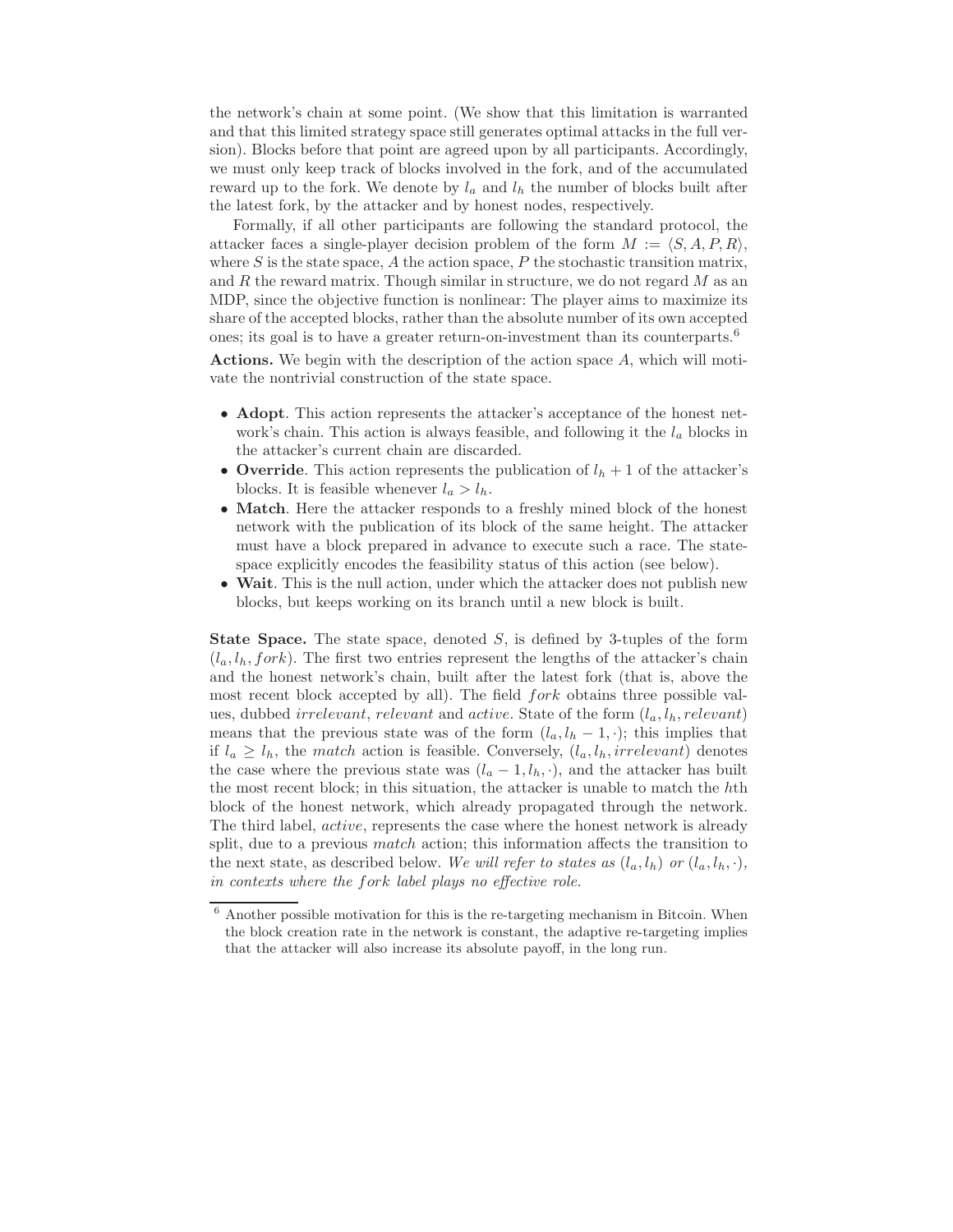Transition and Reward Matrices. In order to keep the time averaging of rewards in scale, every state transition corresponds to the creation of a new block. The initial state  $X_0$  is  $(1, 0, irrelevant)$  w.p.  $\alpha$  or  $(0, 1, irrelevant)$  w.p.  $(1 - \alpha)$ . Rewards are given as elements in  $\mathbb{N}^2$ , where the first entry represents blocks of the attacker that have been accepted by all parties, and the second one, similarly, for those of the honest network.

The transition matrix  $P$  and reward matrix  $R$  are succinctly described in Table 1. Largely, an adopt action "resets" the game, hence the state following it has the same distribution as  $X_0$ ; its immediate reward is  $l_h$  in the coordinate corresponding to the honest network. An override reduces the attacker's secret chain by  $l_h + 1$  blocks, which it publishes, and which the honest network accepts. This bestows a reward of  $l_h + 1$  blocks to the attacker. The state following a match action depends on whether the next block is created by the attacker  $(\alpha)$ , by honest nodes working on their branch of the chain  $((1 - \gamma) \cdot (1 - \alpha))$ , or by an honest node which accepted the sub-chain that the attacker published  $(\gamma \cdot (1-\alpha))$ . In the latter case, the attacker has effectively overridden the honest network's previous chain, and is awarded  $l<sub>h</sub>$  accordingly.

Table 1: A description of the transition and reward matrices  $P$  and  $R$  in the decision problem M. The third column contains the probability of transiting from the state specified in the left-most column, under the action specified therein, to the state on the second one. The corresponding two-dimensional reward (that of the attacker and that of the honest nodes) is specified on the right-most column.

| State $\times$ Action                    | <b>State</b>                              | Probability                   | Reward         |  |
|------------------------------------------|-------------------------------------------|-------------------------------|----------------|--|
| $(l_a, l_h, \cdot), adopt$               | (1,0, irrelevant)                         | $\alpha$                      | $(0, l_h)$     |  |
|                                          | (0, 1, irrelevant)                        | $1-\alpha$                    |                |  |
| $(l_a, l_h, \cdot), override^{\dagger}$  | $(l_a - l_h, 0, irrelevant)$              | $\alpha$                      | $(l_h + 1, 0)$ |  |
|                                          | $(l_a - l_h - 1, \overline{1, relevant})$ | $1-\alpha$                    |                |  |
| $(l_a, l_b, irrelevant), wait$           | $(l_a+1, l_h, irrelevant)$                | $\alpha$                      | (0,0)          |  |
| $(l_a, l_h, relevant), wait$             | $(l_a, l_h + 1, relevant)$                | $1-\alpha$                    | (0,0)          |  |
| $(l_a, l_h, active), wait$               | $(l_a+1, l_h, active)$                    | $\alpha$                      | (0,0)          |  |
| $(l_a, l_h, relevant), match^{\ddagger}$ | $(l_a - l_h, 1,$ relevant)                | $\gamma \cdot (1-\alpha)$     | $(l_h, 0)$     |  |
|                                          | $(l_a, l_h + 1, relevant)$                | $(1-\gamma) \cdot (1-\alpha)$ | (0,0)          |  |

<sup>†</sup> feasible only when  $l_a \geq l_h$ <sup>h</sup> feasible only when  $l_a \geq l_h$ 

Objective Function. As explained in the introduction, the attacker aims to maximize its relative revenue, rather than its absolute one as usual in MDPs. Let  $\pi$  be a policy of the player; we will write  $\pi(l_a, l_b, fork)$  for the action that  $\pi$ dictates be taken at state  $(l_a, l_h, fork)$ . The immediate reward from transiting from state x to state y, under the action dictated by  $\pi$ , is denoted  $r(x, y, \pi) =$  $(r^{1}(x, y, \pi(x)), r^{2}(x, y, \pi(x)))$ .  $X_{t}^{\pi}$  will denote the *t*'th state that was visited. We will abbreviate  $r_t(X_t^{\pi}, X_{t+1}^{\pi}, \pi)$  and write simply  $r_t(\pi)$  or even  $r_t$ , when context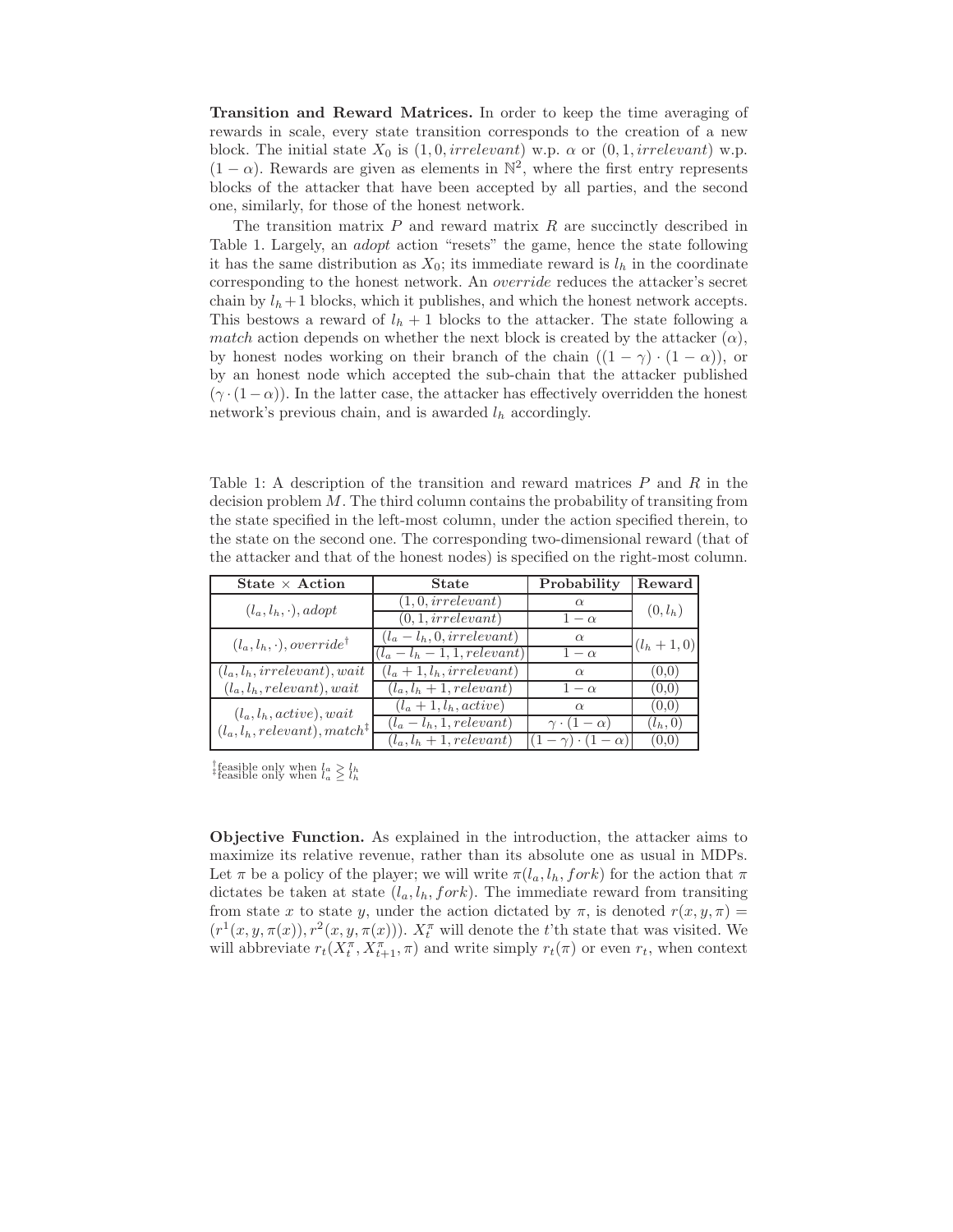is clear. The objective function of the player is its relative payoff, defined by

$$
REV := \mathbb{E}\left[\liminf_{T \to \infty} \frac{\sum_{t=1}^T r_t^1(\pi)}{\sum_{t=1}^T (r_t^1(\pi) + r_t^2(\pi))}\right].\tag{1}
$$

We will specify the parameters of REV depending on the context (e.g.,  $REV(\pi, \alpha, \gamma)$ ,  $REV(\pi)$ ,  $REV(\alpha)$ , and will occasionally denote the value of REV by  $\rho$ . In addition, for full definiteness of REV, we rule out pathological behaviours in which the attacker waits forever—formally, the expected time for the next non-null action of the attacker must be finite.

Honest Mining and SM1. We now define two policies of prime interest that will serve as a baseline for future comparisons. Honest mining is the unique policy which adheres to the protocol at every state. It is defined by

honest mining 
$$
(l_a, l_h, \cdot) = \begin{cases} adopt & l_h > l_a \\ override & l_a > l_h \end{cases}
$$
, (2)

and wait otherwise. Notice that under our model,  $REV$  (honest mining,  $\alpha, \gamma$ ) =  $\alpha$ for all  $\gamma$ .<sup>7</sup> Eyal and Sirer's selfish mining strategy, SM1, can be defined as

$$
SM1(l_a, l_h, \cdot) := \begin{cases} adopt & l_h > l_a \\ match & l_h = l_a = 1 \\ override & l_h = l_a - 1 \ge 1 \\ wait & otherwise \end{cases}.
$$
 (3)

**Profit threshold.** Keeping the attacker's connectivity capabilities  $(\gamma)$  fixed, we are interested in the minimal  $\alpha$  for which employing dishonest mining strategies becomes profitable. We define the profit threshold by:

$$
\hat{\alpha}(\gamma) := \inf_{\alpha} \left\{ \exists \pi \in A : REV(\pi, \alpha, \gamma) > REV(\text{honest mining}, \alpha, \gamma) \right\}. \tag{4}
$$

## 3 A Simple Upper Bound

The mechanism implied by the longest-chain rule leads to an immediate bound on the attacker's relative revenue. Intuitively, we observe that the attacker cannot do better than utilizing every block it creates to override one block of the honest network. The implied bound is provided here merely for general insight—it is usually far from the actual maximal revenue.

**Proposition 1.** For any  $\pi$ ,  $REV(\pi, \alpha, \gamma) \leq \frac{\alpha}{1-\alpha}$ . Moreover, this bound is tight, and achieved when  $\gamma = 1$ .

<sup>&</sup>lt;sup>7</sup> Indeed, in networks without delays, honest mining is equivalent to the policy  $\{ adopt \text{ if } (l_a, l_h) = (0, 1) \; ; \; override \text{ if } (l_a, l_h) = (1, 0) \}$ , as these are the only reachable states.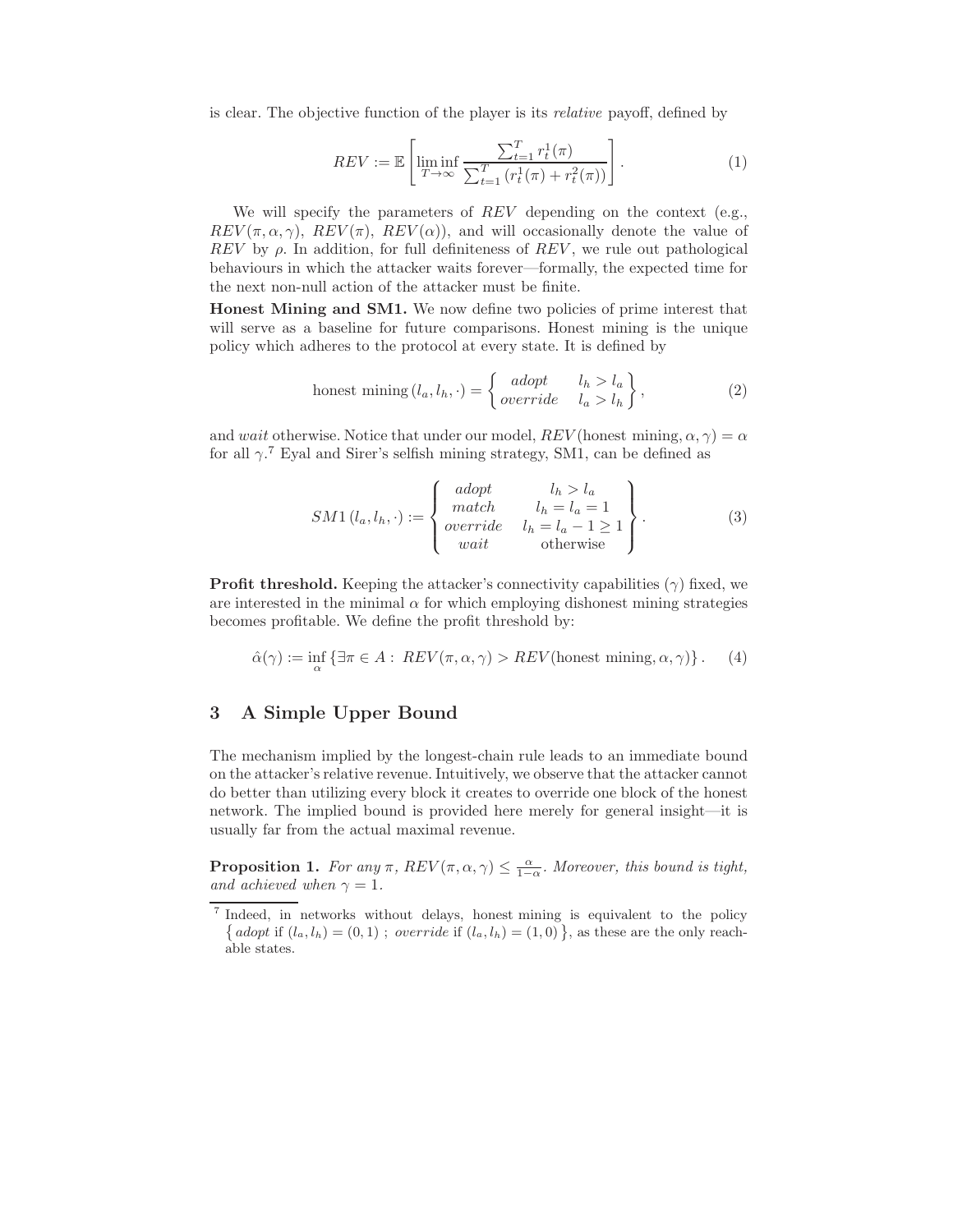Proof. We can map every block of the honest network which was overridden, to a block of the attacker; this is because override requires the attacker to publish a chain longer than that of the honest network's.

Let  $k_T$  be the number of blocks that the attacker has built up to time  $T$ . The honest network thus built  $l_T := T - k_T$  by this time. The argument above shows that  $l_T - \sum_{t=1}^T r_t^2 \leq k_T$ . Also,  $Pr(l_T > k_T) \to 1$ , when  $T \to \infty$ . Therefore, the relative revenue satisfies:

$$
REV(\pi) = \lim_{T \to \infty} \frac{\sum_{t=1}^T r_t^1}{\sum_{t=1}^T r_t^1 + \sum_{t=1}^T r_t^2} \le \lim_{T \to \infty} \frac{\sum_{t=1}^T r_t^1}{\sum_{t=1}^T r_t^1 + l_T - k_T} = \tag{5}
$$

$$
\lim_{T \to \infty} \frac{1}{1 + (l_T - k_T) / (\sum_{t=1}^T r_t^1)} \le \lim_{T \to \infty} \frac{1}{1 + (l_T - k_T) / k_T} = \lim_{T \to \infty} \frac{k_T}{l_T}.
$$
 (6)

The SLLN applies naturally to  $k_T$  and  $l_T$ , implying that the above equals  $\frac{\alpha \cdot T}{(1-\alpha)\cdot T} = \frac{\alpha}{1-\alpha}$   $(a.s.)$ .

We claim that when  $\gamma = 1$  the bound is achieved by the following policy:

$$
\pi(l_a, l_h, \cdot) := \begin{cases}\n\operatorname{adopt} & l_h = 1, l_a = 0 \\
\operatorname{match} & l_h = l_a \\
\operatorname{wait} & \text{otherwise}\n\end{cases}.
$$
\n(7)

Indeed, under  $\pi$  the attacker only publishes its current number of blocks  $l_a$  when the honest network has the same amount, hence every block of the attacker overrides one block of the honest network. In addition, none of the attacker's blocks are overridden, since the policy never reaches a state where it needs to adopt except when  $l_a = 0$ . This turns both inequalities in (5)-(6) into equalities. ⊓⊔

# 4 Computing the Optimal Policy

Finding an optimal policy is not a trivial task, as the objective function (1) is nonlinear, and depends on the entire history of the game. To overcome this we introduce the following method. Suppose we are given some value  $\rho$  as a candidate for the optimal value of the objective function. We show that one can construct a related MDP,  $M_{\rho}$ , which has one important characteristic: If the average reward of its optimal policy is negative, then  $\rho$  is above the optimal value, and if it is positive, then  $\rho$  is below it. When the optimal average reward is exactly 0,  $\rho$  is optimal in the original problem, and the policy that obtains this value in  $M_{\rho}$ , obtains a value of  $\rho$  in the original problem.

Formally, for any  $\rho \in [0,1]$ , define the transformation  $w_{\rho}: \mathbb{N}^2 \to \mathbb{Z}$  by  $w_{\rho}(x, y) := (1 - \rho) \cdot x - \rho \cdot y$ . Define the MDP  $M_{\rho} := \langle S, A, P, w_{\rho}(R) \rangle$ ; it shares the same state space, actions, and transition matrix as  $M$ , while  $M$ 's immediate rewards matrix is transformed according to  $w_{\rho}$ . The value of a policy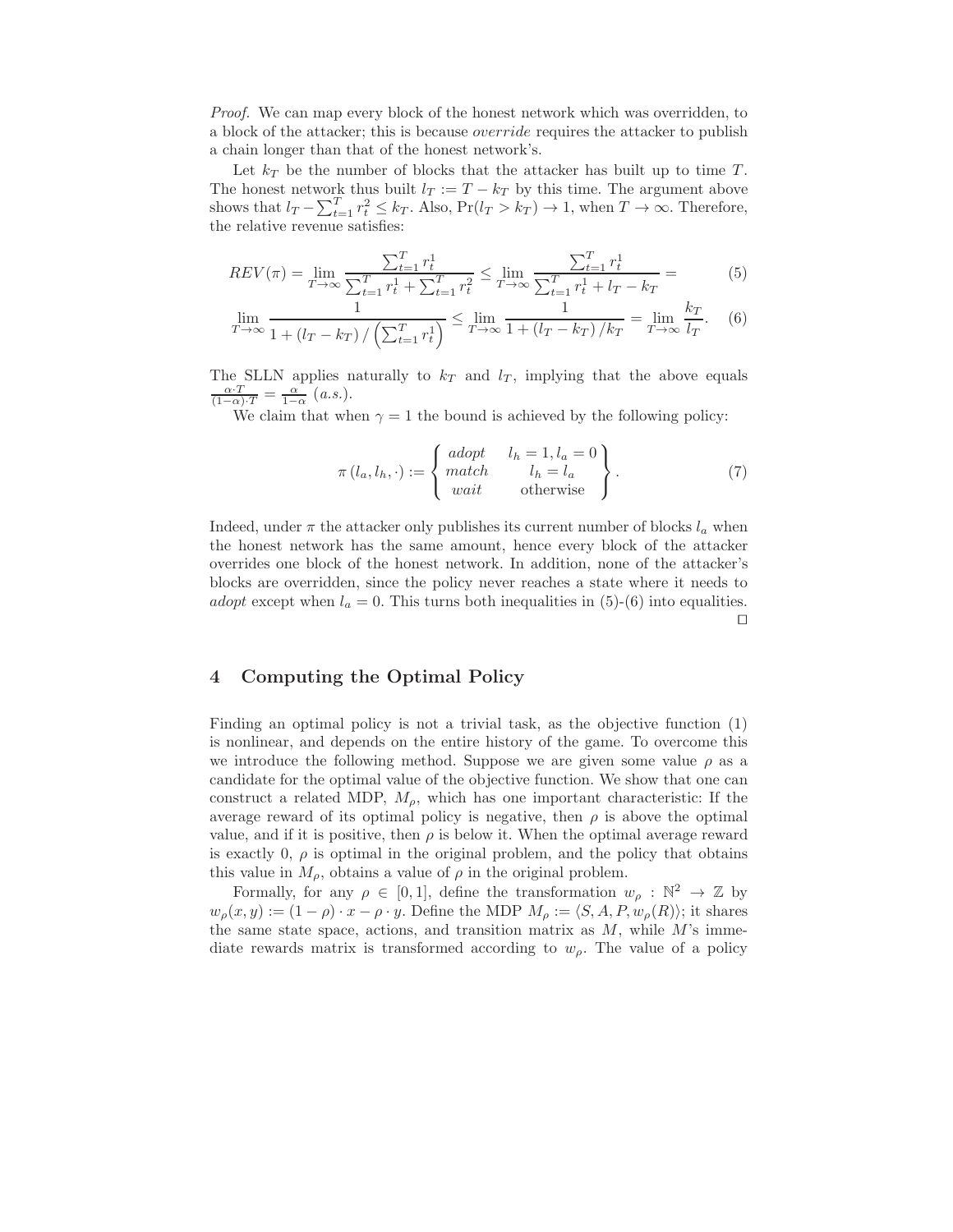$\pi$  is defined by  $v_{\rho}^{\pi} = \mathbb{E} \left[ \liminf_{T \to \infty}$  $\frac{1}{T} \sum_{t=1}^{T} w_{\rho}(r_t(\pi))\Big|$ , and the optimal value by  $v_{\rho}^* = \max_{\pi \in A} \{v_{\rho}^{\pi}\}\right.^8$  Our solution method is based on the following proposition:

**Proposition 2.** If for some  $\rho \in [0,1]$ ,  $v_{\rho}^* = 0$ , then any policy  $\pi^*$  obtaining this value (thus maximizing  $v_{\rho}^{\pi}$ ) also maximizes REV, and  $\rho = REV(\pi_{\rho}^{*})$ . Additionally,  $v_{\rho}^*$  is monotonically decreasing in  $\rho$ .

Following these observations we can utilize the family  $M_{\rho}$  to obtain an optimal policy: We simply perform a **search for**  $\rho \in [0,1]$  such that the optimal solution of  $M_\rho$  has a value  $v_\rho^* = 0$ . Since  $v_\rho^*$  is monotonically decreasing, this can be done efficiently, using binary search.

In practice, this method needs some refinement before it is applied, due to several limitations: First, the search domain  $[0, 1]$  is continuous, and we must account for some precision error. Second, standard MDP solvers can only deal with finite-state spaces, and even then, only to a limited degree of accuracy. The need to deal with finite state-spaces forces us to work with truncated versions of  $M_{\rho}$  whose optimal values serve as lower bounds to the real optimal one. To circumvent this we have constructed another family of (finite) MDPs which serve as upper bounds. Both bounds are tight, that is, they converge to the optimal value as the truncation increases. A full description of this construction, an algorithm to obtain these tight bounds, and a proof of the algorithm's correctness appear in the full version available online. Proposition 2 follows from the analysis therein.

### 5 Results

#### 5.1 Optimal Values

We ran our algorithm for  $\gamma$  in  $\{0, 0.5, 1\}$ , with various values of  $\alpha$ , using an MDP solver for MATLAB (an implementation of the relative value iteration algorithm developed by Chadés et al. [5]).<sup>9</sup> The values of  $\rho$  returned by the algorithm are depicted in Figure 1 above; additionally, the values for  $\gamma = 0$  appear in Table 2. The graphs demonstrate a rather mild gap between the attacker's optimal revenue and the revenue of SM1. In addition, the graphs depict the upper bound on the revenue provided in Section 3; as we stated there, the bound is obtained when  $\gamma = 1$ , which is observed clearly in the corresponding graph.

#### 5.2 Optimal Policies

We now present the  $\epsilon$ -optimal policies returned by our algorithm, in two particular setups. Table 3 above describes the policy for an attacker with  $\alpha = 1/3, \gamma = 0$ 

<sup>&</sup>lt;sup>8</sup> The equivalence of this formalization of the value function and alternatives in which the order of expectation and limit is reversed is discussed in [3].

<sup>&</sup>lt;sup>9</sup> The error parameter  $\epsilon$  was set to be 10<sup>-5</sup> and the truncation was set to  $T = 75$ . See full version.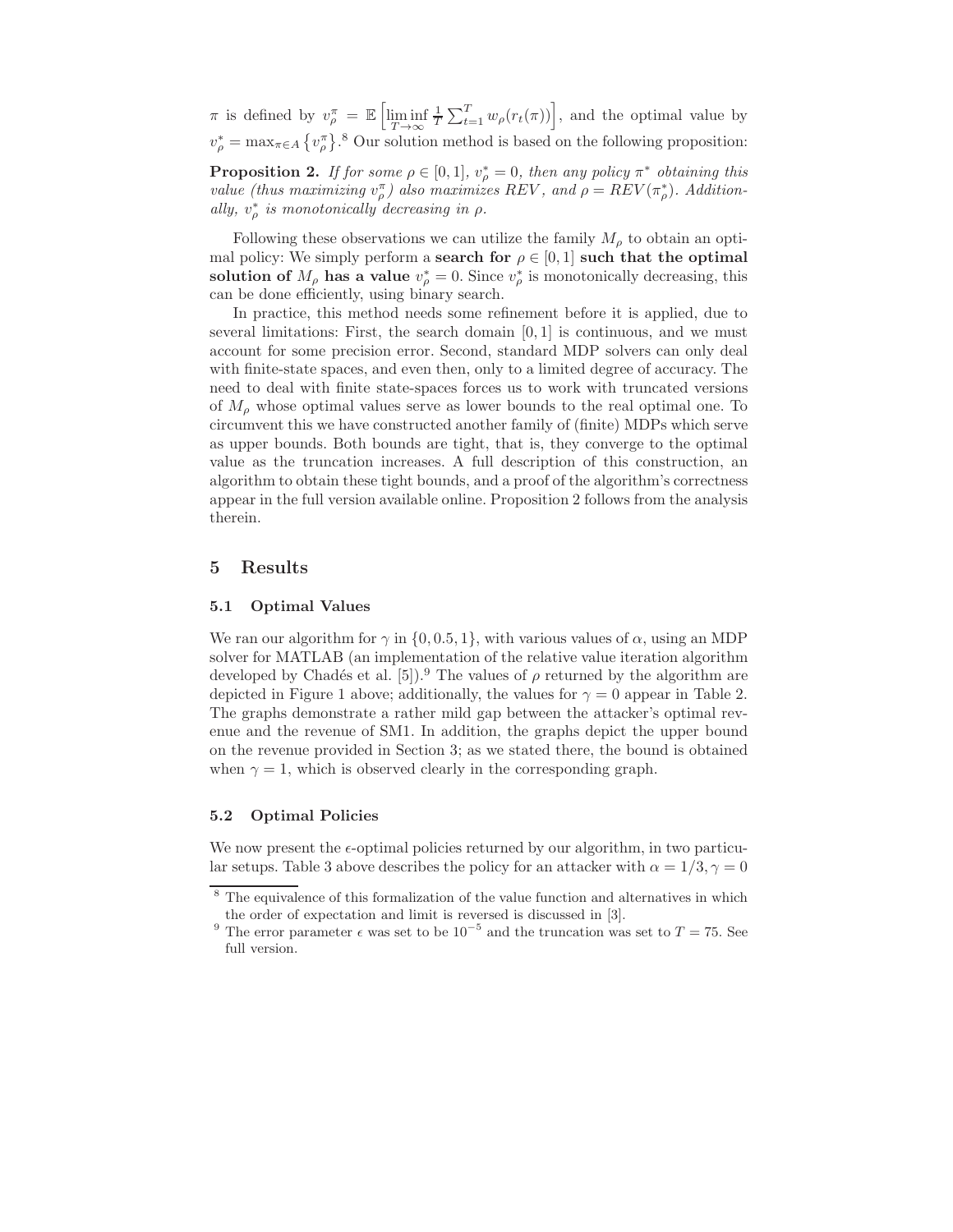Table 2: The revenue of the attacker under SM1 and under  $\epsilon$ -OPT policies, compared to the computed upper bound, for various  $\alpha$  and  $\gamma = 0$ .

| $\alpha$ | SM1                             | $\epsilon$ -OPT | Upper-<br>Bound |
|----------|---------------------------------|-----------------|-----------------|
| 1/3      | 1/3                             | 0.33705 0.33707 |                 |
| 0.35     | $0.36650$ $0.37077$ $0.37080$   |                 |                 |
|          | $0.375$ 0.42118 0.42600 0.42614 |                 |                 |
|          | 0.4 0.48372 0.48863 0.48976     |                 |                 |
|          | 0.425 0.55801 0.56788 0.57672   |                 |                 |
|          | $0.45$ 0.65177 0.66809 0.72203  |                 |                 |
|          | 0.475 0.78254 0.7987 0.90476    |                 |                 |

Table 3: Optimal actions for an attacker with  $\alpha = 0.35, \gamma = 0$ , in states  $(l_a, l_b)$ with  $l_a, l_h \leq 7$ . See legend in the text (Subsection 5.2).

| $l_h$<br>$l_a$ | $\overline{0}$ |     | 1 2 3                                                                               |         |        | $4\vert 5\vert 6$ |        |        |
|----------------|----------------|-----|-------------------------------------------------------------------------------------|---------|--------|-------------------|--------|--------|
| 0              | $\ast$         | a l |                                                                                     | $*$ $*$ | $\ast$ | $\ast$            | $\ast$ | $\ast$ |
| 1              |                |     | $w$ $w$ $w$ $a$ $*$                                                                 |         |        | $*$               | $*$    | $\ast$ |
| 2              |                |     | wowwa                                                                               |         |        | $*$               | $\ast$ | $\ast$ |
| 3              |                |     | $\mathbf{w}$ w   $\mathbf{0}$   $\mathbf{w}$   $\mathbf{w}$   $\mathbf{a}$   $\ast$ |         |        |                   |        | $\ast$ |
| 4              |                |     | w w o w w w                                                                         |         |        |                   |        | a      |
| 5              |                |     | w w w o w w w                                                                       |         |        |                   |        |        |
| 6              |                |     | wwwwwoww                                                                            |         |        |                   |        |        |
| 7              |                |     | w w w w w o w                                                                       |         |        |                   |        |        |

(here match is of no consequence, and no forks form). The row indices correspond to  $l_a$  and the columns to  $l_b$ . Table 4 corresponds to  $\alpha = 0.45, \gamma = 0.5$ . Each entry in it contains a string of three characters, corresponding to the possible status of fork: irrelevant, relevant, active. Actions are abbreviated to their initials: adopt, override, match, wait, while '∗' represents an unreachable state.

Table 4: Optimal actions (abbreviated to their initials) for an attacker with  $\alpha =$  $0.45, \gamma = 0.5$ , for states  $(l_a, l_h, \cdot)$  with  $l_a, l_h \leq 7$ . See legend in Subsection 5.2.<sup>10</sup>

| $l_h$<br>$l_a$ | 0      | 1     | 2     | 3     | 4     | 5     | 6   |       |
|----------------|--------|-------|-------|-------|-------|-------|-----|-------|
| 0              | ***    | $*a*$ | ***   | ***   | ***   | ***   | *** | ***   |
| 1              | $W$ ** | $*m*$ | $x**$ | ***   | ***   | ***   | *** | ***   |
| $\overline{2}$ | $W$ ** | $*mw$ | $*m*$ | W**   | $2**$ | ***   | *** | ***   |
| 3              | W**    | $*mw$ | $*mw$ | wm*   | W**   | $2**$ | *** | ***   |
| 4              | W**    | $*mw$ | $*mw$ | omw   | wm*   | W**   | W** | $2**$ |
| 5              | $W$ ** | $*mw$ | $*mw$ | $*mw$ | omw   | $wm*$ | W** | W**   |
| 6              | $W$ ** | $*mw$ | $*mw$ | $*mw$ | $*mw$ | omw   | wm* | W**   |
| 7              | $W$ ** | $*mw$ | $*mw$ | $*mw$ | $*mw$ | $*mw$ | 000 | W**   |

Looking into these optimal policies we see they differ from SM1 in two ways: First, they defer using *adopt* in the upper triangle of the table, if the gap between  $l_h$  and  $l_a$  is not too large, allowing the attacker to "catch up from behind". Thus, apart from block withholding, an optimal attack may also contain another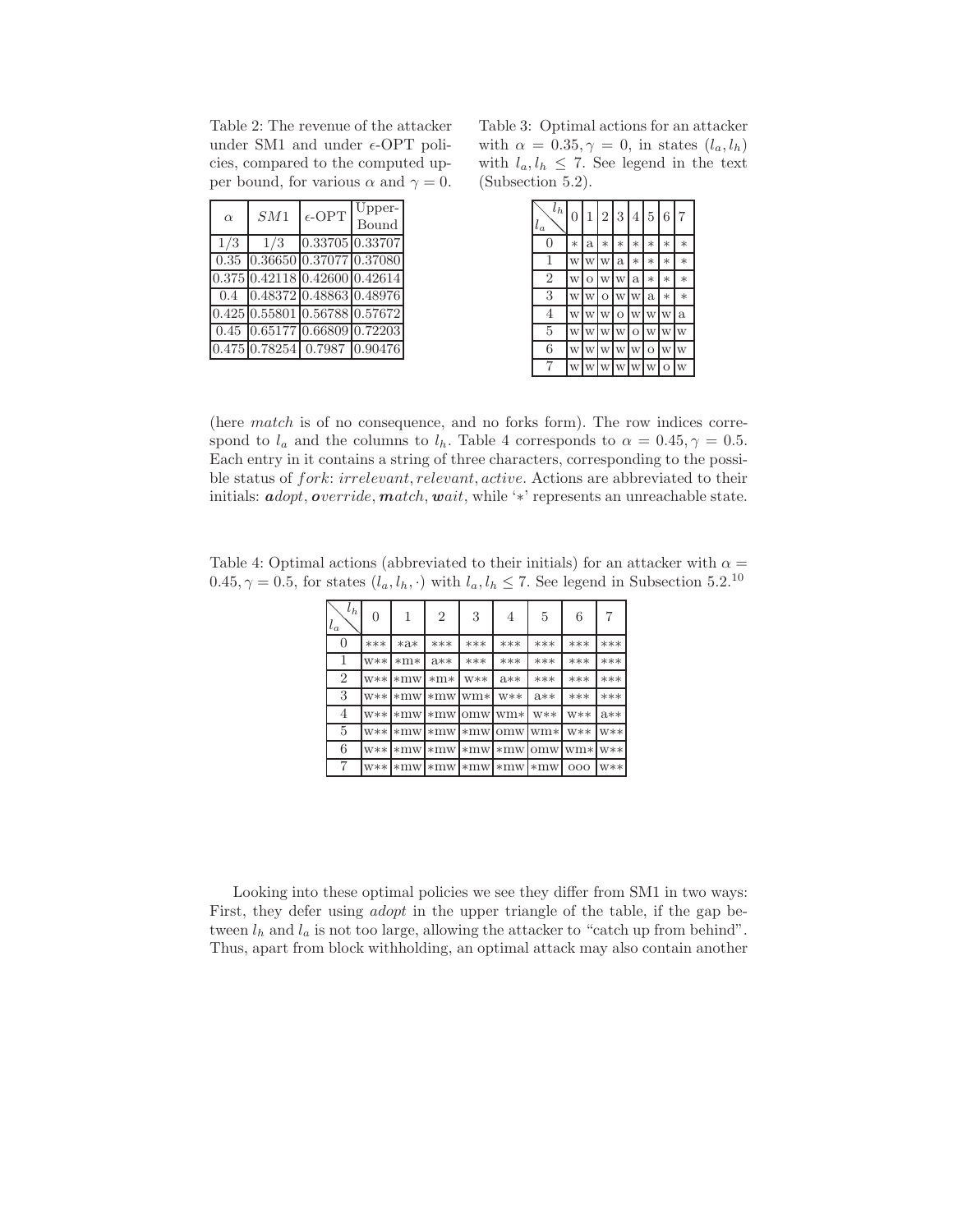feature: attempting to catch up with the longer public chain from a disadvantage. This implies that the attacker violates the longest-chain rule, a result which counters the claim that the longest-chain rule forms a Nash equilibrium (see  $[12]$ , and discussion in Section 8). Secondly, they utilize match more extensively, effectively overriding the honest network's chain (w.p.  $\gamma$ ) using one block less.

#### 5.3 Thresholds

Using the bounds provided by our algorithm, we are able to introduce lower bounds on the profit thresholds, i.e., on the minimal fraction of computational resources needed for a profitable attack. The exact methodology is described in the full version. Figure 2 depicts the thresholds induced by optimal policies, compared to that induced by SM1. The results demonstrate some cutback of the thresholds when considering policies other than SM1.

#### 5.4 Evaluation of Protocol Modifications

Several modifications to the Bitcoin protocol have been suggested. It is important to provably verify the resilience of such protocols to selfish mining, especially if their explicit goal is to counter this attack. This can be done by adapting our algorithm to the MDPs induced by these modifications. We demonstrate this below for three protocols.

GHOST. First, we make a short note regarding the GHOST protocol, an alternative to the longest-chain rule [18]. We point out that our entire analysis in this paper applies to the GHOST protocol as well, since GHOST coincides with the longest-chain rule when the network suffers no delays.

Freshness Preferred. The tie breaking rule in Bitcoin instructs a node to adopt the chain whose tip was received by it first, in case of ties. Freshness Preferred is an alternative suggested in [11]. It uses unforgeable timestamps, and dictates that if less than  $w$  seconds passed between the receiving of the two tips, the node adopts the chain which contains the most recent time-stamp. Freshness Preferred disincetivizes block withholding, and in particular counters the SM1 scheme. Unfortunately, when also considering deviations from the longest-chain rule, it can be seen that an attacker of any size can benefit from this protocol by waiting in state  $(l_a, l_h) = (0, 1)$ , rather than adopting, for a certain period. Such a consideration is also the basis for our following analysis of Eyal and Sirer's suggested tie breaking rule.

Uniform Tie Breaking. In case of ties, Eyal and Sirer suggest to instruct nodes to choose between the chains uniformly at random. The immediate effect of this modification is that it restricts the efficiency of the match action to  $1/2$ , even when the attacker's communication capabilities correspond to  $\gamma > 1/2$ . Admittedly, this limits the power of strongly communicating attackers, and thus

<sup>&</sup>lt;sup>10</sup> For instance, the string "wm\*" in entry  $(l_a, l_b) = (3, 3)$  reads: "in case a fork is irrelevant (i.e., the previous state was  $(2, 3)$ ), wait; in case it is relevant (the previous state was  $(3, 2)$ , match; the case where a fork is already active is not reachable".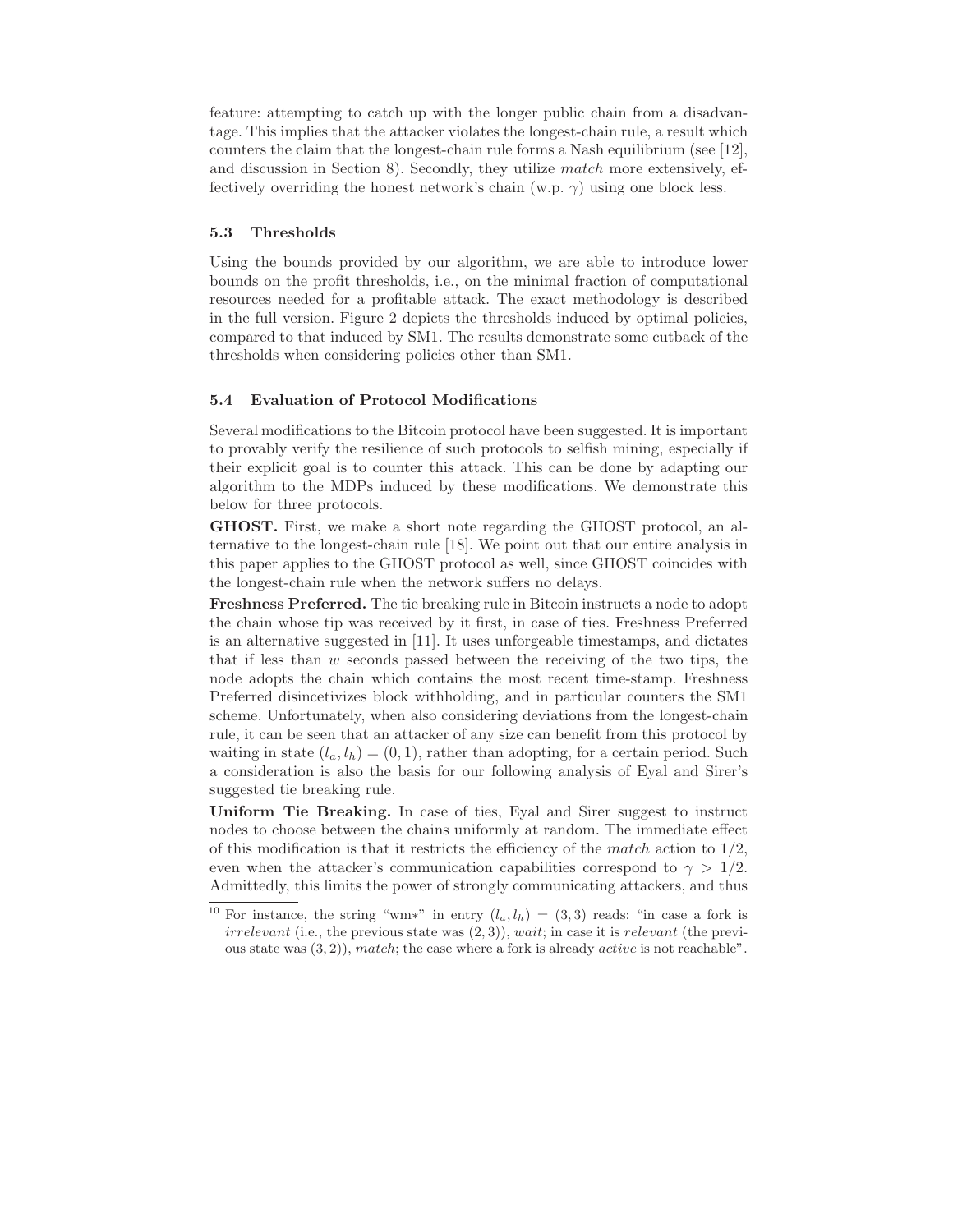guarantees a positive lower bound on the threshold for profitability of SM1. On the other hand, it has the apparent downside of enhancing the power of poorly communicating attackers—it allows an attacker to match with a successprobability  $1/2$  even if its "real"  $\gamma$  is smaller than  $1/2$ .

Unfortunately, there is an additional drawback. An attacker is able to match even if it did not have a block prepared in advance, thereby granting it additional chances to catch up from behind. Deviation from the longest-chain rule thus becomes even more tempting. Indeed, by applying our algorithm to the setup induced by uniform tie breaking, we found that the profit threshold  $\hat{\alpha}(0.5)$ deteriorates from 0.25 to 0.2321.

Figure 3 demonstrates this by comparing the attacker's optimal revenue under the uniform tie breaking protocol with the optimal revenue under the original protocol. The optimal policy is described in the online full version of this paper.



Fig. 3: The attacker's optimal revenue under uniform tie breaking, compared to that under the original protocol (with  $\gamma = 1/2$ ) and to honest mining.

#### 5.5 Simulations

In order to verify the results above we built a selfish mining simulator which we implemented in Java. We ran the simulator for various values of  $\alpha$  and  $\gamma$  (as in the figures above), with the attacker following the policies generated by the algorithm. Each run was performed for  $10<sup>7</sup>$  rounds (block creation events). The relative revenue of the attacker matched the revenues returned by the algorithm, up to an error of at most  $\pm 10^{-6}$ .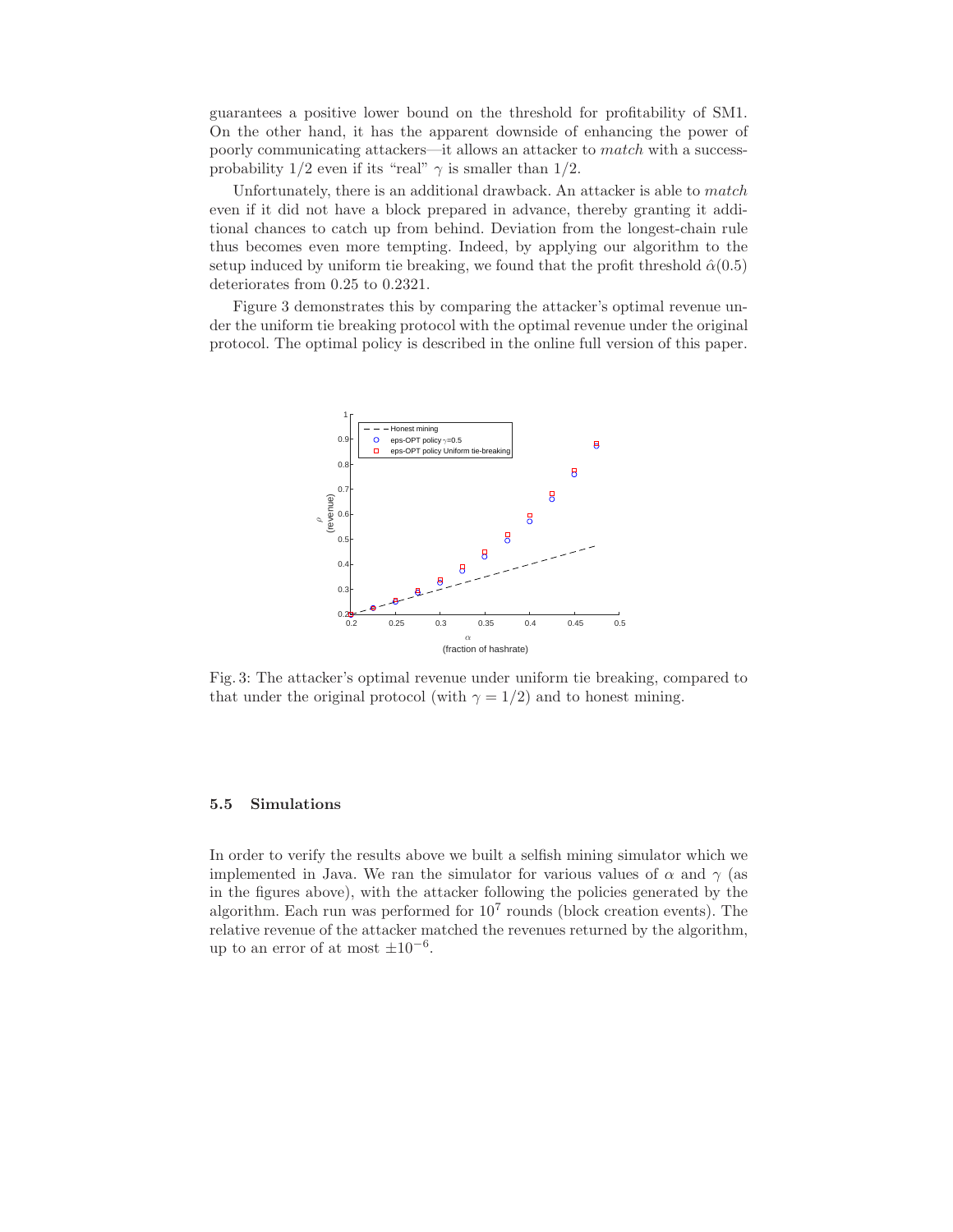## 6 A Model that Considers Delays

So far our model assumed that no new block is created during the propagation of blocks released earlier. In reality, there are communication delays between nodes in the network, including between the attacker and others. Thus, instead of modeling the attacker's communication capabilities via the parameter  $\gamma$ , it is better to consider the effect of network latency directly. Delays are especially noticeable when the system's throughput is increased by allowing larger blocks to form or by increasing block creation rates.

We now adjust our model to incorporate communication delays. For simplicity, and to demonstrate how the profit threshold breaks down even when a delay on a single link is introduced, we assume that only messages from the attacker to the honest network suffer delays. We denote this delay by  $d_{a,h}$ . Messages between honest nodes and from them to the attacker are assumed to be delivered instantaneously, as in the original model. Apart from  $l_a$  and  $l_b$ , the process now encodes also information about the timings of recent messages that are currently propagating on the link from the attacker's node to the honest network's node. Our following result states that under delays the profit threshold is 0. A node of any size can benefit from occasional deviation from the longest-chain rule:

### Proposition 3. Under communication delays (as modeled above), the attacker has a strict better-response strategy to honest mining, for any  $\alpha > 0$ .

*Proof.* Part I: Fix  $k \in \mathbb{N}$  and let  $T > k + 1$ . Below we describe a policy which instructs the attacker whether to adopt the honest network's chain (adopt) or not (wait). Our policy involves no block withholding at all; it thus deviates from the longest-chain rule, but adheres to immediate-publication. Consequently, the honest network adopts the attacker's chain if and only if the latter is longer by the time it arrived at the honest node. Our policy uses only  $(l_a, l_b)$  to decide between wait and adopt (although the state embeds additional information, e.g., timing of recent messages). When state  $(l_a, l_h) = (k-1, k)$  is reached, our policy deviates from the honest protocol: In  $(k-1, k)$  it waits, instead of adopting, until the  $(k+1)$  block of the attacker or of the honest network is created; it then terminates the attack, and continues mining on the honest network's updated chain. Upon termination, the honest network's chain contains the  $(k+1)$  blocks of the attacker only if they have propagated to the honest node in time. This possibility will be incorporated into the immediate reward function below.

Policies as the one described are technically not considered stationary, and a common circumvent is applied in such cases. We add a third bit to our representation of states, which denotes whether  $(k-1, k)$  has been reached during this epoch. Thus, for any state with  $(l_a, l_h)$  we write  $(l_a, l_h, 0)$ , corresponding to the original states. Then, we add four new states that are only reachable from  $(k-1, k, 0)$  under the wait action:  $(k, k, 1), (k+1, k, 1), (k, k+1, 1), (k-1, k+1, 1).$ The original copies of these four states, with the third bit set to 0, are still reachable via  $(k, k - 1, 0)$ . The states with the bit set to 1 are unreachable under honest mining, hence honest mining can still be seen as living inside this modified state-space.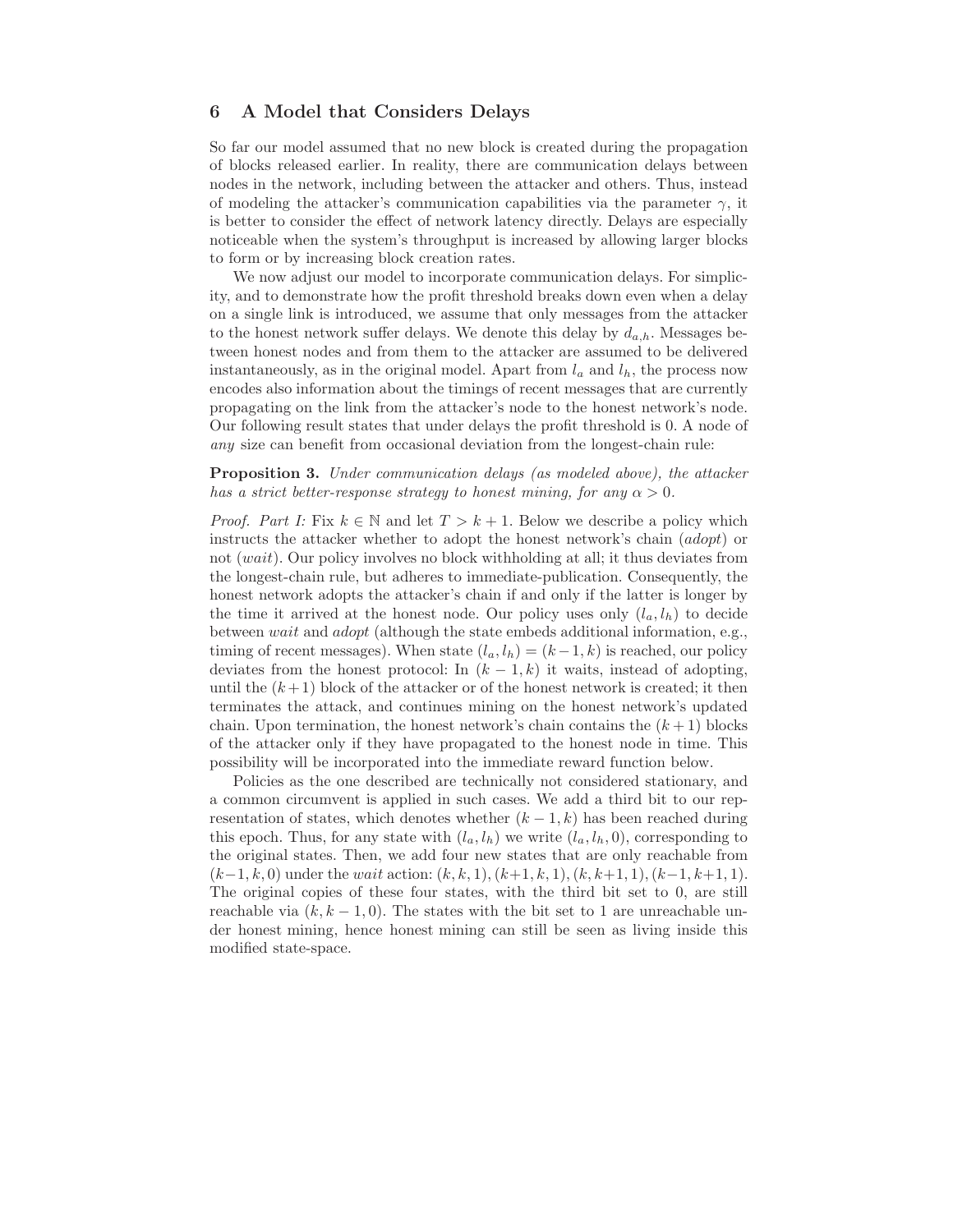When the process arrives at either of the states  $(\cdot, k + 1, 1)$  or  $(k + 1, k, 1)$ it renews (i.e., it transits to  $(1,0,0)$  or  $(0,1,0)$ ). Importantly, the immediate reward in  $M_{\rho}^T$  gained by arriving at  $(\cdot, k+1, 1)$  is  $(-\rho \cdot (k+1))$ , and by arriving at  $(k+1, k, 1)$  is  $q \cdot (1-\rho) \cdot (k+1) - (1-q) \cdot \rho \cdot (k+1)$ , where  $q = e^{-(1-\alpha) \cdot 2 \cdot d_{a,b} \cdot \lambda}$ . This will be justified shortly. Our policy acts as follows:

$$
\pi_k(l_a, l_h, m) := \begin{cases}\nwait & k-1 \le l_a \le k, l_h = k, m = 1 \\
a\,dot & l_h = k+1, m = 1 \\
h - m = 0\n\end{cases}.
$$

Since  $(\cdot, k + 1, 1)$  and  $(k + 1, k, 1)$  are terminating states, there are two possibilities: (a) The attacker managed to create the next two blocks in the network (corresponding to  $(k+1, k, 1)$ ) and to propagate them in time to the honest network. Thence the honest network adopts the attacker's longer chain, and it gains an immediate reward of  $(1 - \rho) \cdot (k + 1)$ . In reality this happens w.p.  $\geq q$ , since q is the probability that the honest network created no conflicting blocks during  $2 \cdot d_{a,h}$  seconds.<sup>11</sup> (b) State  $(\cdot, k+1, 1)$  was reached, or  $(k+1, k, 1)$  was reached but the attacker's blocks didn't make it in time to the honest node before the latter created its next one. The immediate reward described above assumes the worst case for the attacker, i.e., that it suffers a loss of  $(-\rho \cdot (k+1))$  (in (b)).

Part II: Let  $\rho = \rho_h := REV$  (honest mining) represent the revenue of the attacker under honest mining. In the full version it is shown that it is sufficient to prove that the expected sum of all immediate rewards accumulated in  $M_{\rho_h}^T$ , in a single epoch, is greater with  $\pi_k$  than with honest mining. Now, the two policies differ only after reaching state  $(k - 1, k, 0)$ , and this state is reached under both policies with positive probability (as will be shown later). It thus suffices to prove this assertion w.r.t the rewards that result from reaching this state. The attacker's expected immediate reward, under  $\pi_k$ , upon reaching  $(k-1, k, 0)$ , is  $\alpha^2 \cdot q \cdot (1 - \rho_h) \cdot (k+1) - (1 - \alpha^2 \cdot q) \cdot \rho_h \cdot (k+1)$ ; this stems from combining the rewards in scenarios (a) and (b). In contrast, under honest mining it gains  $(-\rho_h \cdot k)$ , since it adopts immediately. In conclusion, it suffices to show that  $q \cdot \alpha^2 (1 - \rho_h) \cdot (k+1) - (1 - q \cdot \alpha^2) \cdot \rho_h \cdot (k+1) - (-\rho_h \cdot k) > 0$ . It is easy to see that this is satisfied by any  $k > \frac{\rho_h}{q \cdot \alpha^2} - 1$ . In particular, there exists a policy under which the expected immediate rewards of an attacker exceed those it would have gained mining honestly. As this holds for any  $\alpha > 0$ , we conclude that an attacker of any size can benefit from deviating from honest mining.

Part III: To complete the proof we show that after each renewal of the process, state  $(k-1, k, 0)$  is reached with positive probability, under both policies. Indeed, there is a probability of  $\alpha^{k-1}$  to arrive at  $(k-1,0,0)$ , with the attacker creating the first  $(k-1)$  blocks. There is then a probability of  $(1-\alpha)^k$ .  $(1 - e^{-(1-\alpha)\cdot \lambda \cdot d_{a,h}})^{k-1}$  to transit to  $(k-1, k, 0)$ , with the honest network creating the next k blocks before learning of any of the attacker's blocks.  $□$ 

To gain further understanding of selfish mining under delays it would be important to quantify the optimal gains from such deviations. We leave this as

<sup>&</sup>lt;sup>11</sup> After  $2 \cdot d_{a,h}$  we are guaranteed that the link from the attacker to the honest network is empty.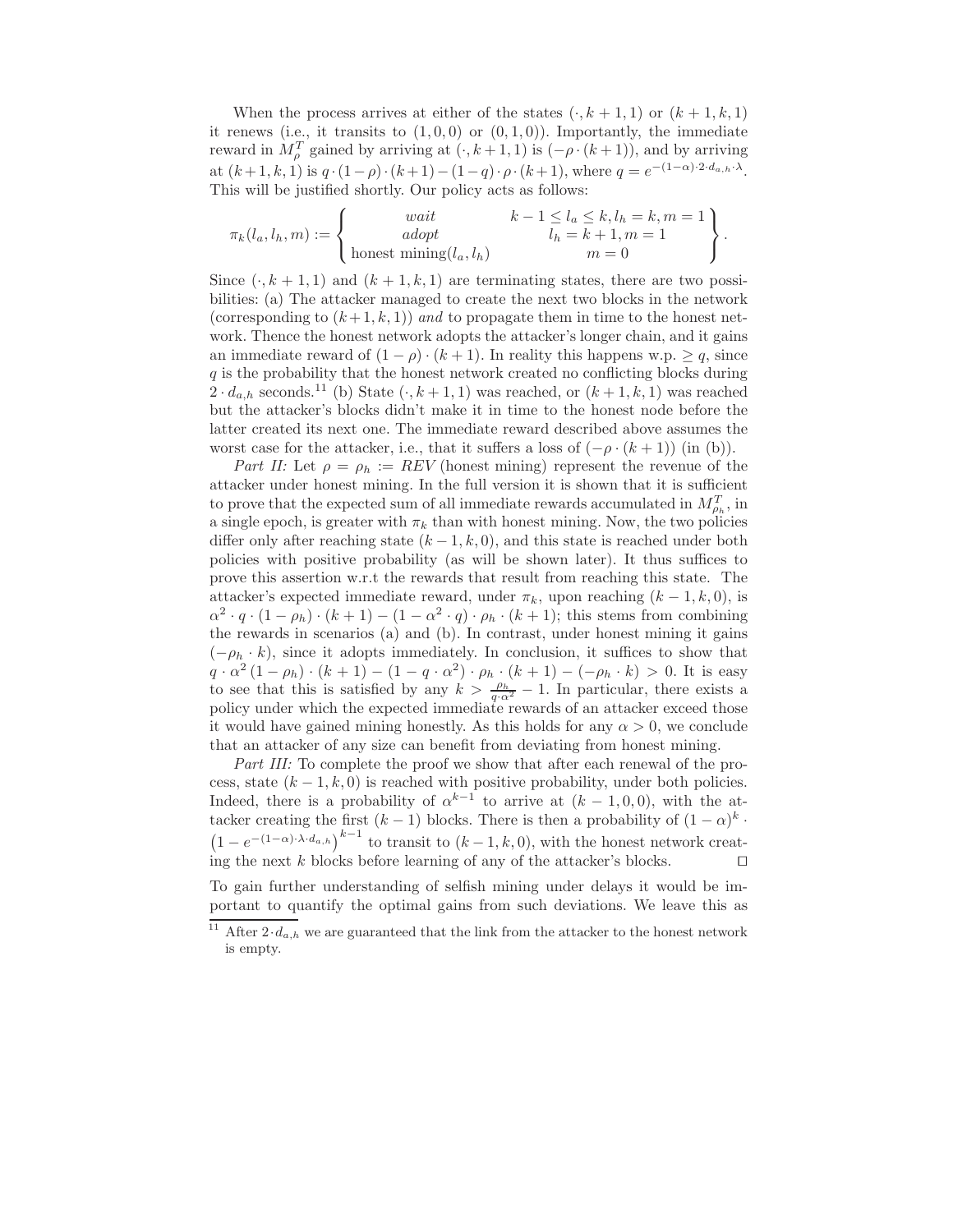an open question for future research. Still, it is clear that Bitcoin will be more vulnerable to selfish mining if delays become more prominent, e.g., in the case of larger blocks (block-size increases are currently being debated within the Bitcoin developers community).

# 7 Effect on Double Spending Attacks

In this section we discuss the qualitative effect selfish mining has on the security of payments. The regular operation of bitcoin transactions is as follows: A payment maker signs a transaction and pushes it to the Bitcoin network, then nodes add it to the blocks they are attempting to create. Once a node succeeds it publishes the block with its content. Although the payee can now see this update to the public chain of blocks, it still waits for it to be further extended before releasing the good or service paid for. This deferment of acceptance guarantees that a conflicting secret chain of blocks (if one exists) will not be able to bypass and override the public one observed by the payee, thereby discard the transaction. Building a secret chain in an attempt to reverse payments is called a double spending attack.

Success-probability. Satoshi Nakamoto, in his original white paper, provides an analysis regarding double spending in probabilistic terms: Given that the block containing the transaction is followed by n subsequent blocks, what is the probability that an attacker with computational power  $\alpha$  will be able to override this chain, now or in the future? Nakamoto showed that the success-probability of double spending attacks decays exponentially with  $n$ . Alternative and perhaps more accurate analyses, e.g., [17, 18], reach similar conclusions.

Cost. While a single double spending attack succeeds with negligible probability (as long as the payee waits long enough), regrettably, an attacker which continuously executes double spending attempts will eventually succeed  $(a.s.)$ . We should therefore be more interested in the cost of an attack than in its successprobability. Indeed, every failed double spending attack costs the attacker the potential award it could have gotten had it avoided the fork and published its blocks right away.

Observe, however, that a smart strategy for an attacker would be to continuously employ selfish mining attacks, and upon success combine them with a double spending attack. Technically, this can be done by regularly engaging in public transactions, while always hiding a conflicting one in the attacker's secret blocks.<sup>12</sup> There is always some probability that by the time a successful selfish mining attack has ended, the payment receiver has already accepted the payment, which additionally results in a successful double spending.

To summarize, the existence of a miner for which selfish mining is at least as profitable as honest mining fundamentally undermines the security of payments, as this attacker bears no cost for continuously attempting to double spend, and

 $12$  In the worst case, the attacker is frequently engaged in "real" transactions anyways, hence suffers no loss from them being occasionally confirmed, when attacks fail.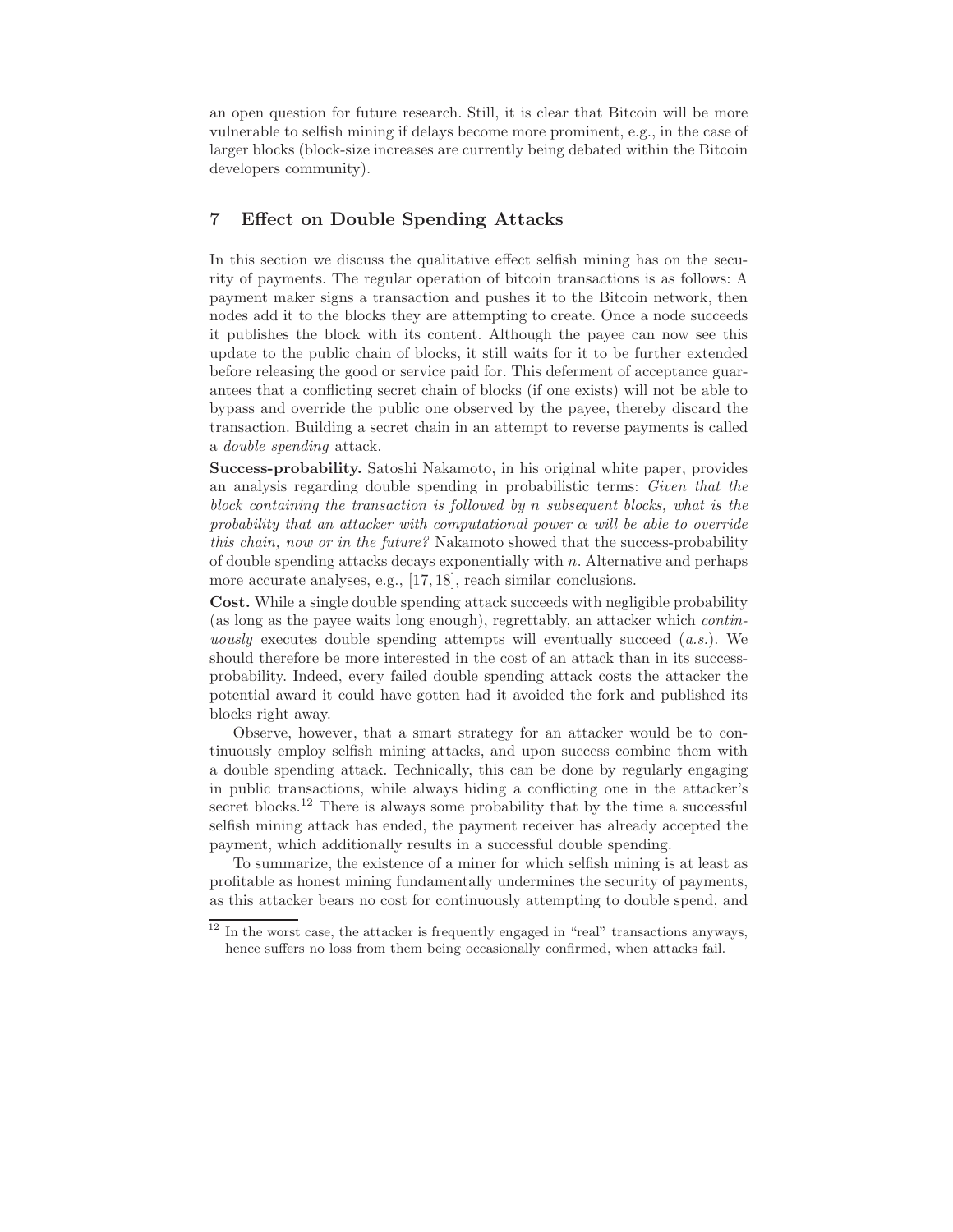it eventually must succeed. Similarly, an attacker that cannot profit from selfish mining alone, might be profitable in the long run if it combines it with double spending, which potentially has grave implications on the profit threshold.

### 8 Related Work

The Bitcoin protocol was introduced in a white paper published in 2008 by Satoshi Nakamoto [15]. In the paper, Nakamoto shows that the blockchain is secure as long as a majority of the nodes in the Bitcoin network follow the protocol. Kroll et al. [12] show that, indeed, always extending the latest block in the blockchain forms a (weak, non-unique) Nash equilibrium, albeit under a simpler model that does not account for block withholding.

On the other hand, it has been suggested by various people in the Bitcoin forum that strong nodes might be incentivized to violate the protocol by withholding their blocks [1]. Eyal and Sirer proved this by formalizing a block withholding strategy SM1 and analyzing its performance [9]. Their strategy thus violates the protocol's instruction to immediately publish one's blocks, but still sticks to the longest-chain rule (save a selective tie breaking). SM1 still abandons its chain if the honest nodes create a longer chain. One result of our paper is that even adhering to the longest-chain rule is not a best response. We also prove what the optimal policies are, and compute the threshold under which honest mining is a (strict, unique) Nash equilibrium.

A recent paper by Göbel et al. has evaluated SM1 in the presence of delays [10]. They show that SM1 is not profitable under a model of delays that greatly differs from our own (in particular, they assume that block transmission occurs as a memoryless process). While SM1 may indeed be unprofitable when delay is modeled, we show that other profitable selfish mining attacks exist. Additional analysis of block creation in the presence of delays and its effects on throughput and double spending appears in [7, 14, 18].

A recent work by Nayak et al. [16], which was independently conducted in parallel to our own, discusses specific selfish mining strategies which outperform SM1 (that are not necessarily optimal), and analyzes the combination of selfish mining and a network-level attack. Our own work provides provably optimal strategies, which allows us to compute the profit thresholds, and to evaluate the worst attack given various protocol modifications (which can only be done with optimal strategies).

Additional work on selfish mining via block withholding appears in [6]. Another approach to mitigate selfish mining appears in [11]. Transaction propagation in Bitcoin has also been analyzed from the perspective of incentives. Results in [2] show that nodes have an incentive not to propagate transactions, and suggests a mechanism to correct this. Additional analysis from a game theoretic perspective has also been conducted with regards to interactions pools, either from a cooperative game theory perspective [13], or when considering attacks between pools [8]. Further discussion on Bitcoin's stability can be found in a recent survey by Bonneau et al. [4].